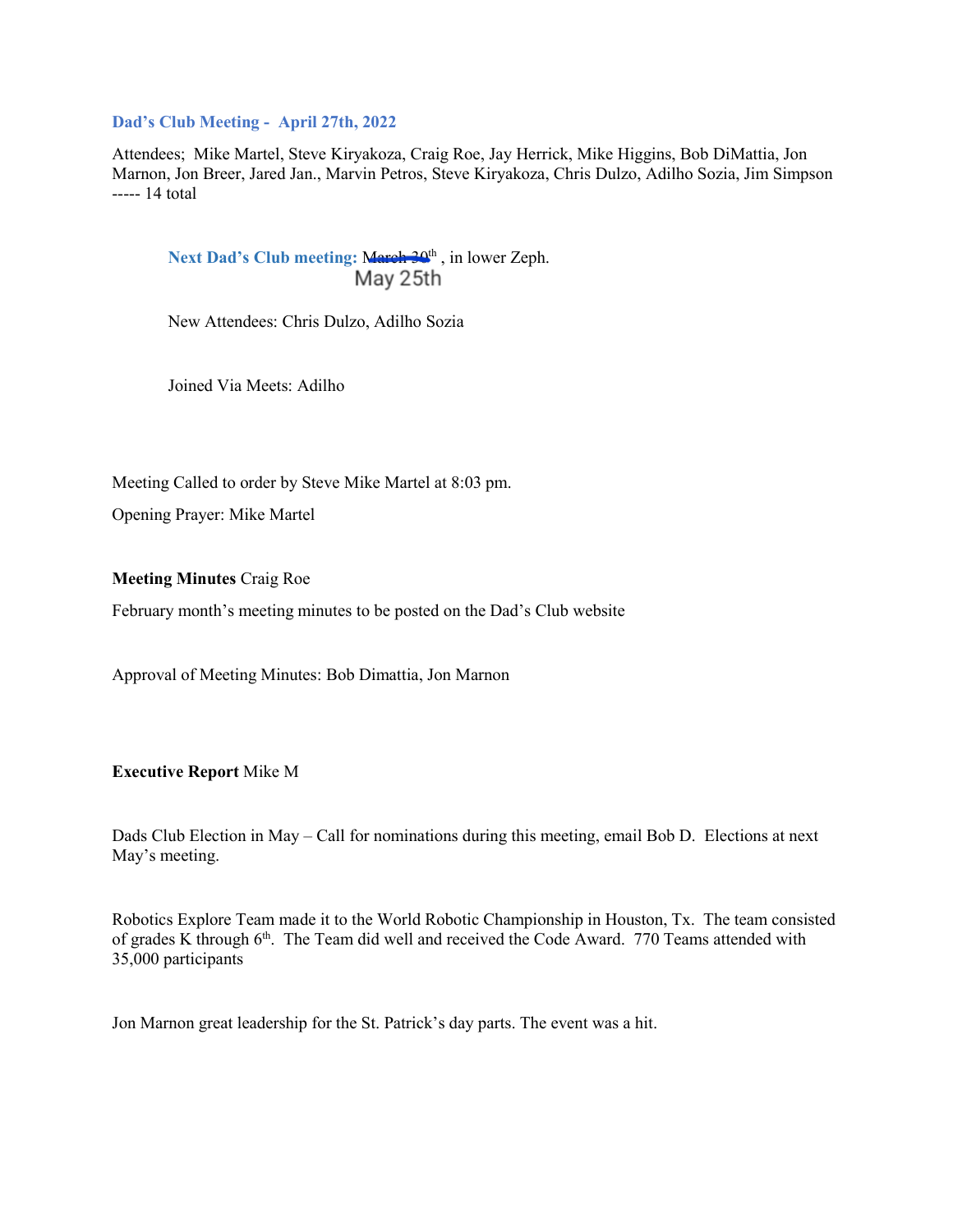Approval of Meeting Minutes: Jared J., Bob D.

# **Treasurer Report** Mike Higgins

- \$ 71,078 total balance
- \$ 6,394 in the checking
- \$64,684 in the savings

Lengthy treasury report due to Fish Fry, St. Patricks Day, Robotics

Fish Fry - \$61,500 expenses \$82,500 gross report Net profit is \$16,200 (\$8,100 for new freezer cost)

St Patrick's \$5500 expenses, \$4700 expense, \$800 in gross

Approval of Treasurer Report: Jim S. and second by Jay H.

## **School Board Report** Steve Kiryakoza

Meeting earlier in April during lent. A lot of lent activities; adoration, statins of the cross, etc. Quarterly Board Reports will be provided going forward.

Spring day of giving being planning. Black and White Gala net donation to the school ~40K.

Teacher appreciation day is coming and signup genius to allow the Teacher to enjoy the lunch.

Approval of School Board Report: Jon M. and seconded by Bob D.

**Athletic Report** Mark Westemeier (Bob D. covered in Mark's absence)

Mark Westemeir stepping down as Athletic Director for Basketball. Tom Kenyon will be acting AD for Volleyball.

Approval of Athletic Report: N/A.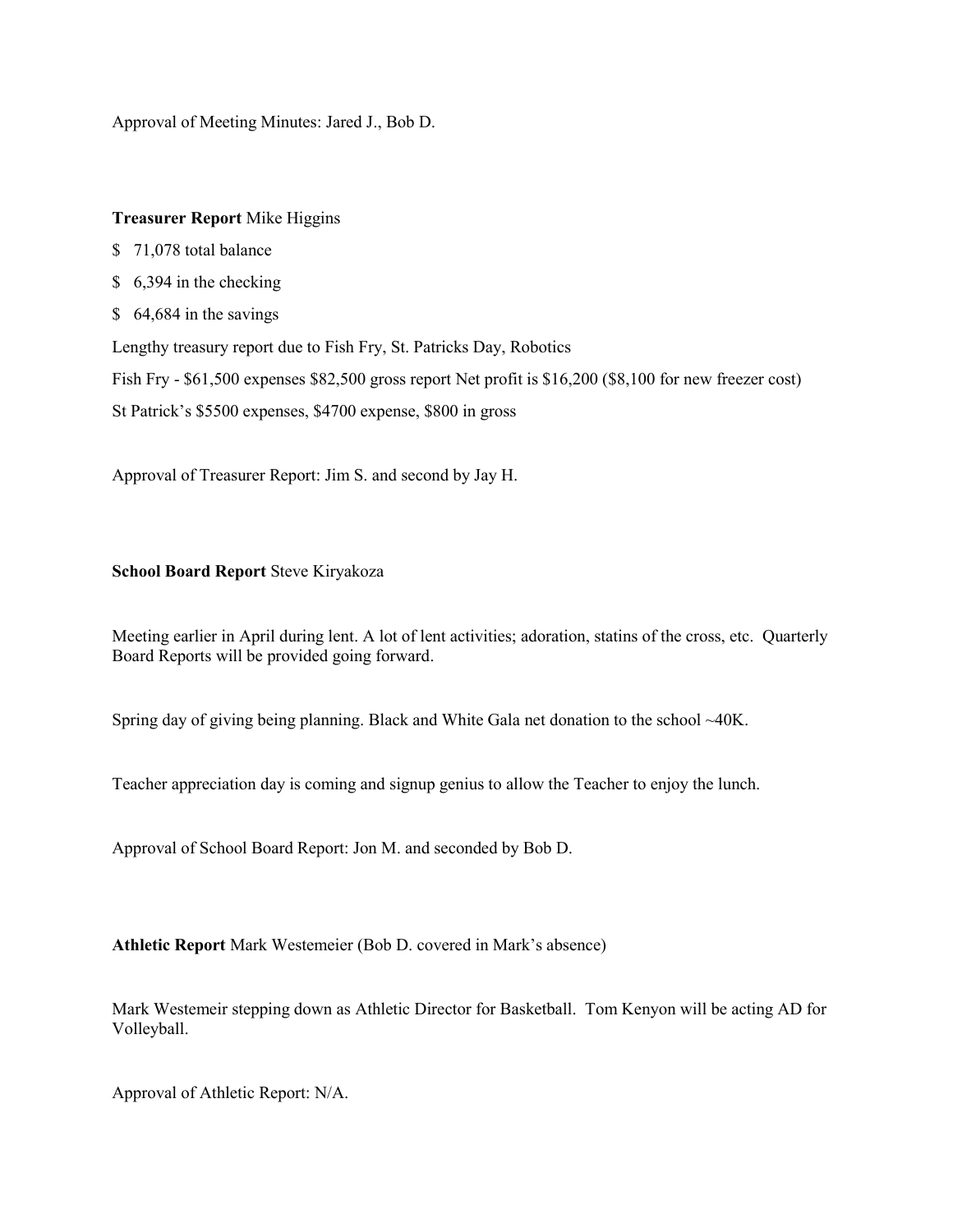# **Standing Committees**;

## **Golf Committee; Tom Kenyon**

Planning to book the same location (Links of Novi) as last year in September. Likely will ask for \$1,000 for down payment.

#### **Membership Committee**

End of the year party at Bob D. house near the end of June. Walled Lake Fireworks will be celebrated on June  $25<sup>th</sup>$ .

## **Christmas tree Sale;**

Tabled for this month.

## **St. Patrick's party**, John Marnon

Band is interested in coming back. Background music needed during the band break.

March 11<sup>th</sup> for 2023 St. Patrick's tentative date. Bob D. offered to help with the liquor license

Cleanup crew needed.

# **Fish Fry (Tom Convery)**

Fish Fry committee will be meeting in coming weeks. Thank you for the all the help during the fish fries. Especially to new and returning faces.

The fish fry is the #1 fundraiser

# **Grant Committee.**

State Robotics grant worded; actual amount and receipt date TBD.

**New Business**